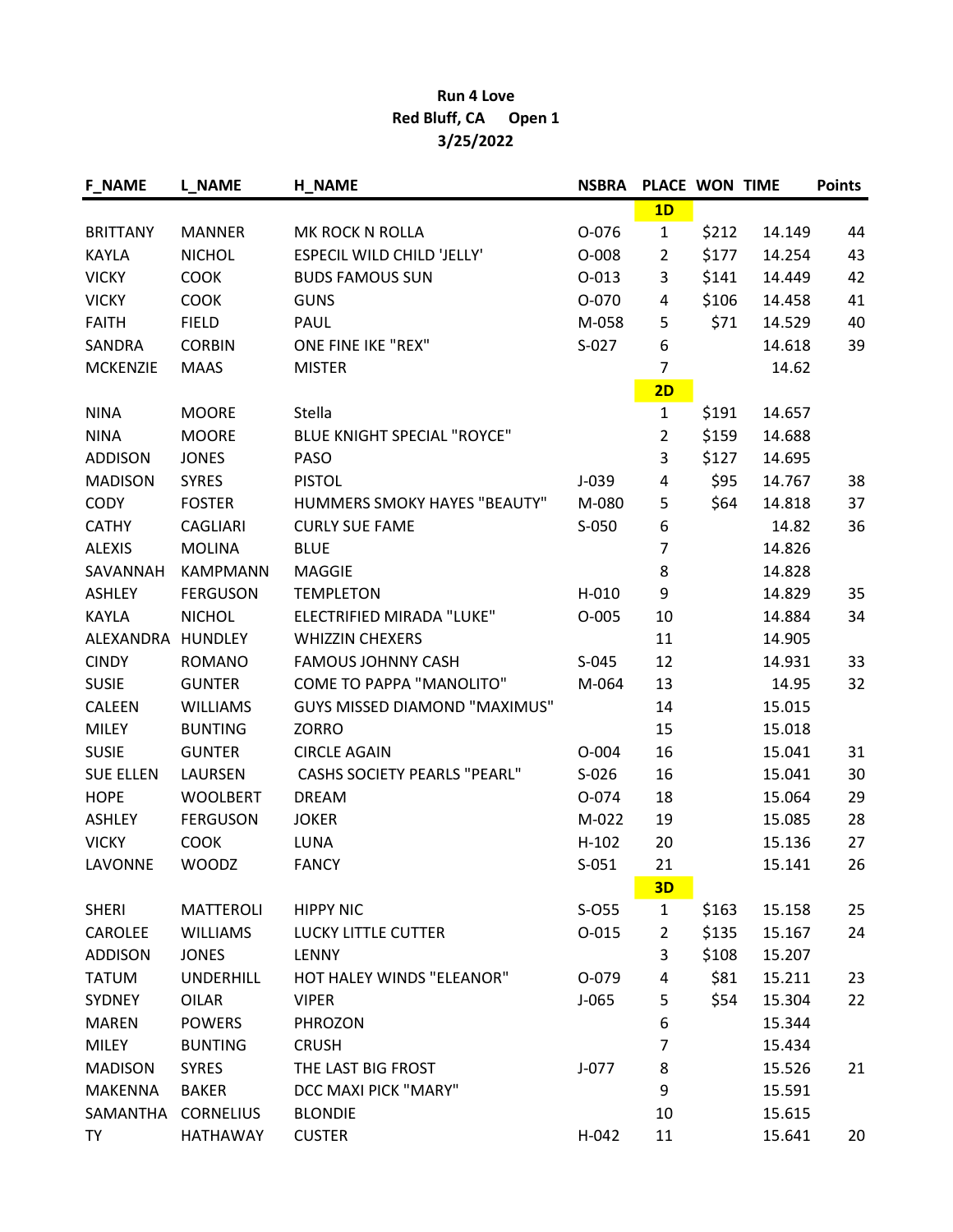## Run 4 Love Red Bluff, CA Open 1 3/25/2022

| <b>F_NAME</b>    | <b>L_NAME</b>     | <b>H_NAME</b>                    | <b>NSBRA</b> | PLACE WON TIME |       |           | <b>Points</b>  |
|------------------|-------------------|----------------------------------|--------------|----------------|-------|-----------|----------------|
| <b>SHERI</b>     | ALEXANDER         | <b>RECKLESS</b>                  | $H-005$      | 12             |       | 15.658    | 19             |
| <b>CATHY</b>     | CAGLIARI          | <b>TWINKIE</b>                   | M-059        | 13             |       | 15.667    | 18             |
| <b>HUNTER</b>    | <b>GILSON</b>     | REMI                             | M-012        | 14             |       | 15.728    | 17             |
| <b>CINDY</b>     | <b>ROMANO</b>     | <b>RUBY</b>                      | $H-100$      | 15             |       | 15.757    | 16             |
| <b>ALLIE</b>     | ARROWSMITH STICKS |                                  |              | 16             |       | 15.774    |                |
| MAE              | <b>MUSACACHIA</b> | <b>ITALIAN</b>                   |              | 17             |       | 15.79     |                |
| <b>SKYLAR</b>    | <b>NILES</b>      | Chex to Boonsmal                 | $J-001$      | 18             |       | 15.82     | 15             |
| CALEEN           | <b>WILLIAMS</b>   | <b>TULEES FAMOUS "TEASPOON"</b>  |              | 19             |       | 15.879    |                |
| <b>JESSICA</b>   | ANDREWS           | <b>TECHNICALLY SWEET</b>         |              | 20             |       | 15.982    |                |
| <b>JODINE</b>    | <b>MANNER</b>     | <b>CAJUN</b>                     | H-031        | 21             |       | 16.058    | 14             |
|                  |                   |                                  |              | 4D             |       |           |                |
| SHARON           | PETTAY            | <b>CHICA</b>                     | $H-023$      | $\mathbf{1}$   | \$141 | 16.165    | 13             |
| <b>ELIZABETH</b> | LENSING           | <b>SHINER</b>                    | M-056        | $\overline{2}$ | \$118 | 16.19     | 12             |
| <b>GRACE</b>     | <b>THOMPSON</b>   | <b>SIMPLY PARKIN</b>             |              | 3              | \$94  | 16.251    |                |
| <b>LISA</b>      | <b>CRESTA</b>     | Hurricane                        | $S-010$      | 4              | \$71  | 16.338    | 11             |
| GRACELYN         | <b>HAYES</b>      | SMOKIN HOT HICKORY "ROXY"        |              | 5              | \$47  | 16.535    |                |
| MARIELLA         |                   | PASSALACQUA FAIRLEA SASSY LOLITA |              | 6              |       | 16.554    |                |
| <b>MAE</b>       | <b>MUSACHIA</b>   | LEVI                             |              | $\overline{7}$ |       | 16.628    |                |
| <b>AUTUMN</b>    | <b>EAWIN</b>      | <b>BOSKO</b>                     |              | 8              |       | 16.661    |                |
| <b>AVA</b>       | <b>SYRES</b>      | <b>CRUISER</b>                   |              | 9              |       | 16.726    |                |
| <b>SOPHIA</b>    | DIEHL-HALSEY      | <b>BUDDY</b>                     |              | 10             |       | 16.891    |                |
| <b>KARENA</b>    | <b>MAYER</b>      | <b>BUCKAROO LOUIE</b>            | $H-120$      | 11             |       | 16.948    | 10             |
| <b>JOSIE</b>     | ABBATE            | LIL BLUE DUCK                    | $J-015$      | 12             |       | 17.099    | 9              |
| <b>TAYA</b>      | <b>LEFORCE</b>    | <b>RED</b>                       |              | 13             |       | 17.366    |                |
| <b>GRACELYN</b>  | <b>HAYES</b>      | <b>IMA FAMOUS GIRL "HARLEY"</b>  |              | 14             |       | 17.489    |                |
| MAE              | <b>MUSACHIA</b>   | <b>JOSIE</b>                     |              | 15             |       | 17.663    |                |
| <b>MADDEE</b>    | <b>BAKER</b>      | NASHVILLE                        |              | 16             |       | 17.784    |                |
| <b>MCKENZIE</b>  | <b>MAAS</b>       | <b>KM OSO FRENCH</b>             |              | 17             |       | 17.957    |                |
| <b>JENNA JOE</b> | <b>NIELSEN</b>    | MRQH FRENCH FEATURE              |              | 18             |       | 18.31     |                |
| <b>TONI</b>      | <b>KANAKIS</b>    | SPUD                             |              | 19             |       | 18.324    |                |
| <b>SUE ELLEN</b> | LAURSEN           | JK FAMOUS OAKWOOD                | H-067        | 20             |       | 18.458    | 8              |
| <b>MANDY</b>     | <b>STALEY</b>     | PANDA                            | H-087        | 21             |       | 36.042 NC |                |
| KELLI            | <b>NICHOL</b>     | <b>FLASHY FRENCH GIRL 'RUBY'</b> | $S-O21$      | 0              |       | 914.654   | $\overline{7}$ |
| ANGIE            | <b>BURESH</b>     | <b>GREYLAINE</b>                 |              | 0              |       | 914.679   |                |
| ANGIE            | <b>HARDIN</b>     | <b>GRONK</b>                     | M-069        | 0              |       | 914.782   | 6              |
| <b>VICKY</b>     | <b>COOK</b>       | <b>MARIE</b>                     |              | 0              |       | 914.892   |                |
| CASSY            | <b>JONES</b>      | <b>FERGIE</b>                    |              | 0              |       | 915.059   |                |
| <b>DAKOTA</b>    | <b>FREEMAN</b>    | <b>HARMONY</b>                   |              | 0              |       | 915.07    |                |
| <b>MAIA</b>      | <b>MAYER</b>      | SHES MADE OF GOLD "FOXY"         | $J-016$      | 0              |       | 915.493   | 5              |
| <b>JOSIE</b>     | <b>ADAMS</b>      | TIGGER ZIPPIN SLOWLY 'RC'        | $J-020$      | 0              |       | 915.546   | 4              |
| <b>BROOKLYN</b>  | <b>MUELLER</b>    | <b>ROBIN</b>                     |              | 0              |       | 915.944   |                |